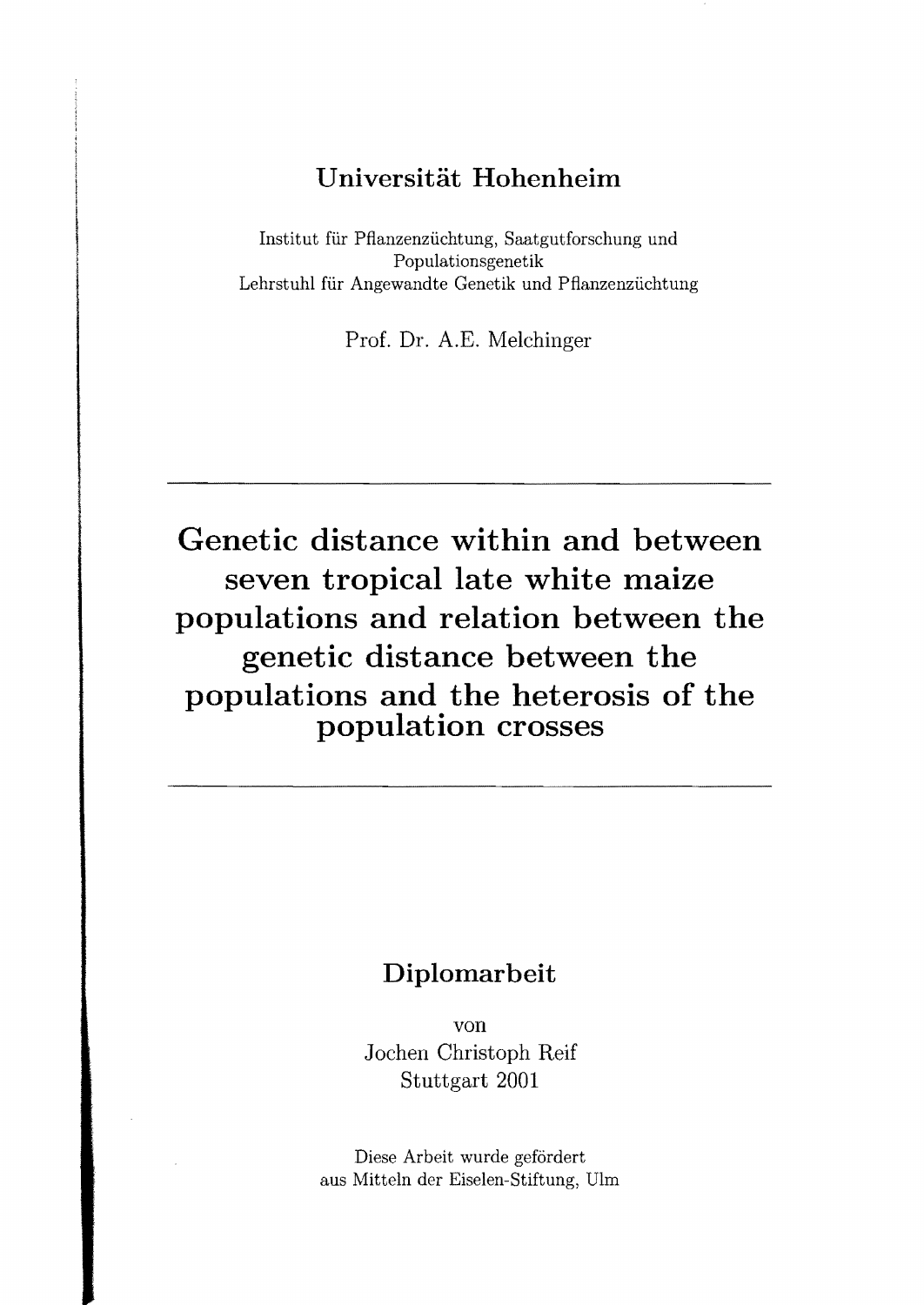## 5 **SUMMARY**

Heterotic groups and patterns are of fundamental importance in hybrid breeding. When a large number of germplasm exists but no established heterotic groups are available, SSRs provide a powerful tool for identifying groups of genetically similar germplasm. The objectives of this study were (i) to assess the genetic distance within and between 7 white populations from CIMMYT's maize program, (ii) to examine the relationship between heterosis and genetic diversity by combining marker data with field data from a diallel cross, and to consider (iii) the possibilities to predict heterosis from molecular marker data.

The parents and their diallel crosses were evaluated for panmictic midparent heterosis (PMPH) for grain yield, days to silking, and plant height. Modified Roger's distance (MRD) between and within parental populations were calculated from 85 SSR markers. Cluster analysis and principle coordinate analysis resulted in a clear separation of the populations and agreed weH with pedigree information. It was possible to suggest an assignment of populations to existing heterotic groups and to identify new heterotic groups. Correlation for PMPH and MRD2 distance was positive for grain yield  $(r = 0.60)$ . Genetic distance could be used as one criterion for the choice of heterotic groups and patterns. These applications are of direct use in the management of germplasm banks as well as in breeding programs.